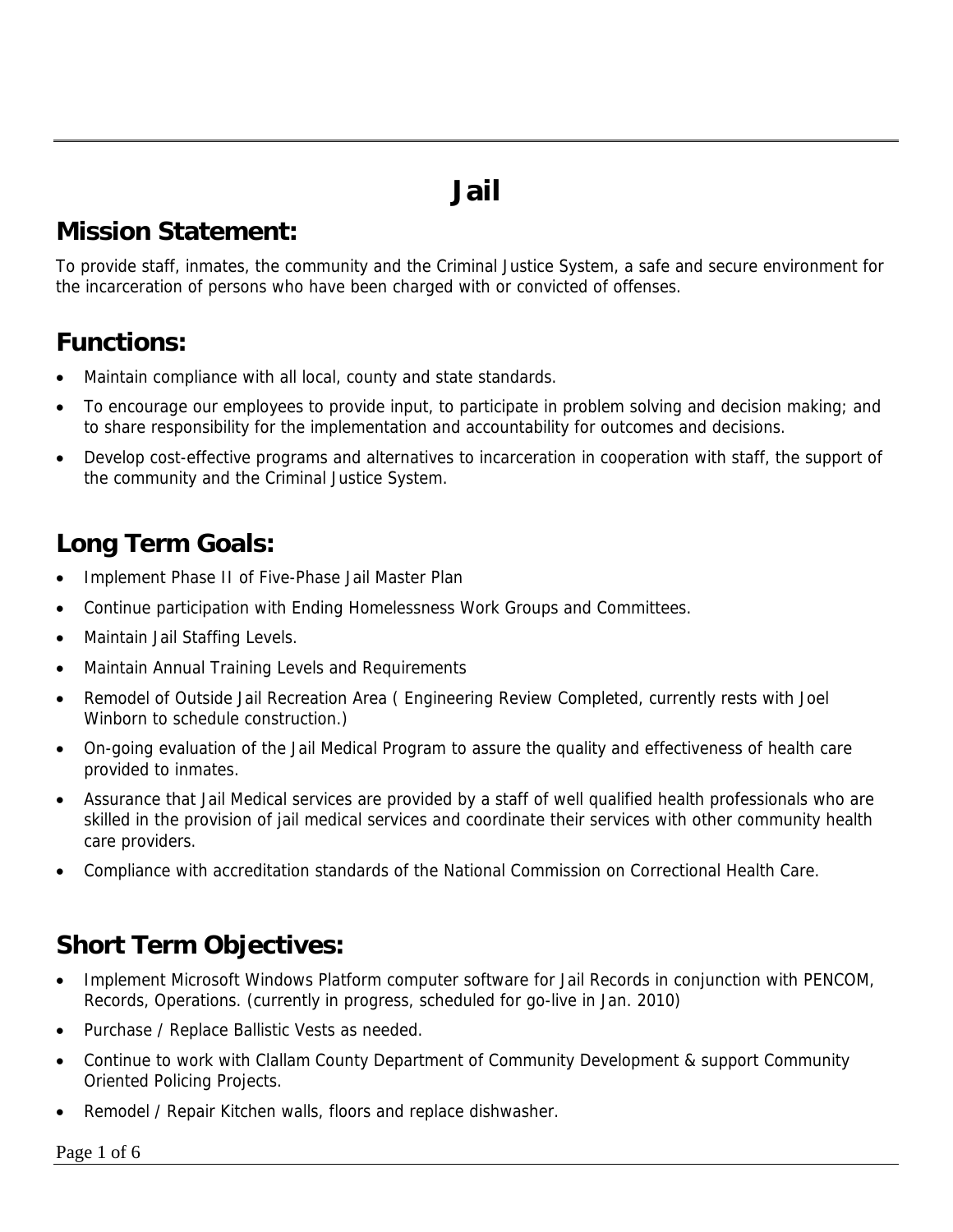- Work to secure services agreements for routine maintenance of Kitchen equipment
- Work to complete the restoration and implementation of Mobil Field Kitchen for Emergency Management and in support of Operations on major events.
- Provide Hostage Survival Training for all Jail Volunteers.
- Work with WASPC Corrections Committee to write best practices policy for Jail Meical Programs and Jail Operations.
- Work with WASPC on PREA standards implementation as directed.
- Negotiate successor agreement for Alternatives to Confinement Programs, EHM, Day Reporting and CSW.

#### **Accomplishments in 2009:**

- Remodel of old SDU for suitable & secure female prisoner housing is completed and unit is occupied.
- Staffing levels increased by three Corrections Officers and one Control Room Technician to support opening of 30 additional jail beds. Currently all authorized full time positions are filled & one part-time. A second part time position has been filled and the third will be filled by late 2009' early 2010
- Continue participation on County Mental Health Committee and 72 hour Triage Center Sub-committee. Jail Superintendent is an active member on both.
- Memorandum of Understanding in place with Serenity House and Department of Veterans Affairs regarding Homeless and those at risk of becoming homeless. Created reports to document sharing of information between Jail and Serenity House Staff. Maintain current daily reports to these groups.
- New contract for Jail Medical Services in place, establishes a cost cap for medical staff.
- Negotiate successor billing agreement with Olympic Medical Center.
- Maintaining full time Corrections Officers position assigned to provide security for Nursing Staff (Medical Liaison Officer)
- Billing Agreement for Aid Car Costs at Medicare Rates negotiated and signed, reduction of County costs by 75%.
- Contract with Forks PD for Jail Housing, completes the standardization of City Contracts for Jail Use.
- Negotiated settlement order for Sequim & Forks v Clallam County Litigation.
- Negotiated successor agreement and signed Washington State Department of Corrections Prisoner Transport Agreement for female prisoner transports to Washington Corrections Center for Women -Purdy.
- Replaced one Chain Gang vehicle with Commercial grade Diesel Truck (Grn. Machine)
- Added second booking work station complete with camera.
- Purchased, equipped and placed into service new Transport Van.
- Completed Career Level Certification for all supervisory personnel.
- Completed TB Testing for all Corrections Staff in accordance with WISHA standards, testing also provided to all department personnel who desired it.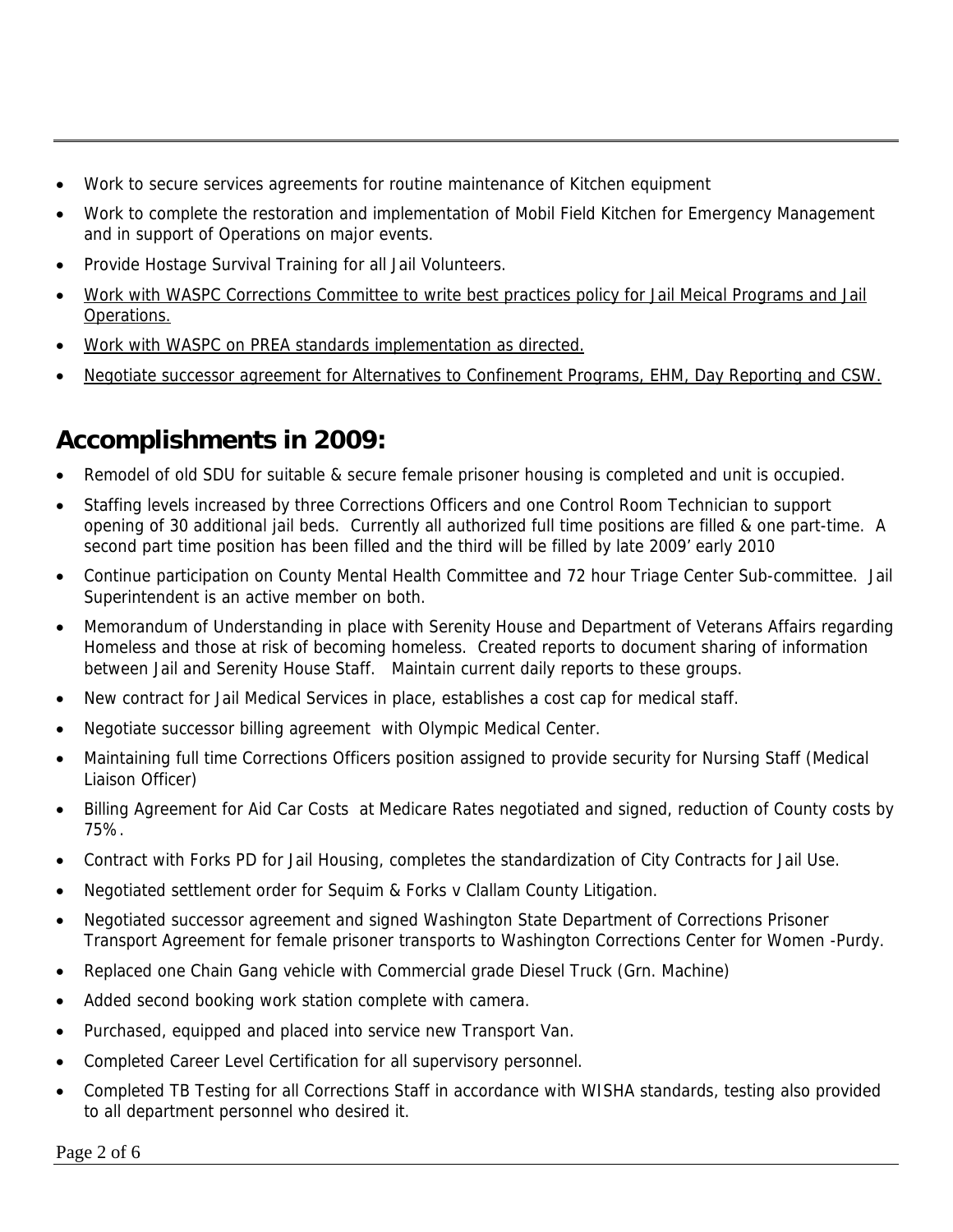- Jail Superintendent Career Level Certification completed as well as LPO, and Command College.
- Provided Defensive Tactics Training to County Juvenile Officers
- Completed required annual training hours for all regular staff by March 31<sup>st</sup>, first time ever to be completed in first quarter.
- Applied for and received Grant Funding for continuance of Ecology Chain Gang, two year funding.
- P & P revsions of chapter 17 & 15 completed. First revision since 2001.
- Completed JBRS mugshot project and now contribute to nation wide data base.
- Maintained two Chain Gang Work Crews supporting Community Oriented Policing and numerous County and City agencies such as City Streets, PAPD, County Roads, County Parks, Olympic Discovery & Adventure Trail, Sequim Master Gardeners, County Fair, Sequim Irrigation Festival, Joyce Days, Building Maintenance, Jail Remodel & Painting, DCD Community Projects, etc.
- Participation continues in support of the Sheriff's Department Accreditation Process.
- Began MSP AEGIS upgrade project, slated for Jan. 2010 "go-live".
- Won Tuna Drive for County Food Bank, 1569 cans donated.
- Obtained and issued all Custody Staff individual radios, batteries and chargers. Has essentially eliminated the "broken battery syndrome" experienced in the past.
- Identified and resolved Juvenile Fingerprinting for felony convictions through coordinated efforts with Clallam County Juvenile Center, Superior Courts, Courthouse Security Officer & Sheriff's Support Services and Operations staff.
- N-tank metal bunks removed, poured concrete bunks to reduce opportunity for suicide attempts by high risk inmate population.
- Purchased and installed handicapped accessible bunk for jail medical room.
- Sellected and secured training for two new Department Range Masters.
- Computerized FTO Program for better and more consistent training of new personnel.
- Trained on C/O as a State Certified Hostage Negotiator.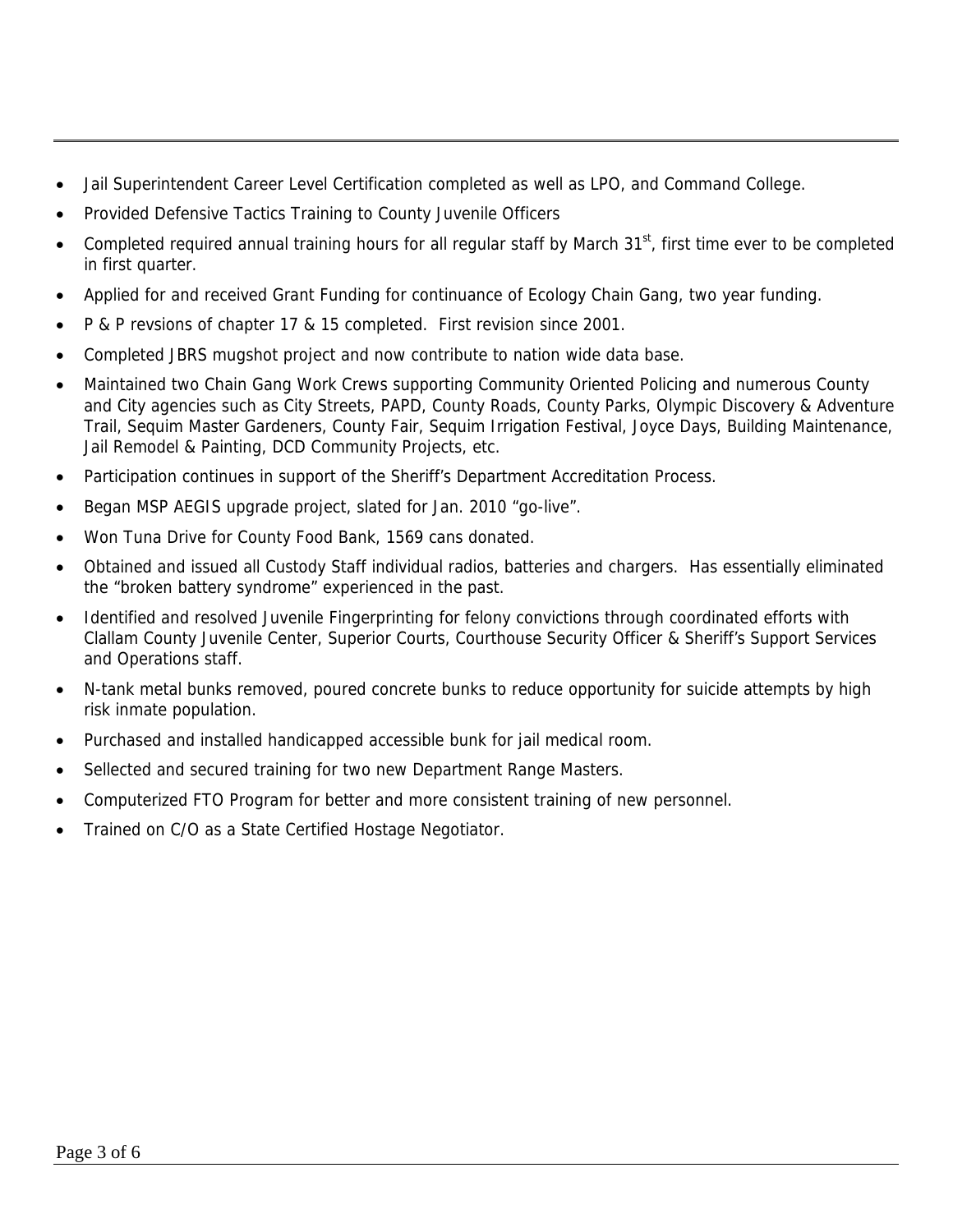## **Workload Indicators:**

| Type of Activity                                  | 2007 Actual | 2008 Actual | 6/30/09<br>Actual | 2010 Goals |
|---------------------------------------------------|-------------|-------------|-------------------|------------|
| Inmate meals served (Jail and Juvenile Center)    | 132,563     | 138,072     | 57,576            |            |
| Inmate labor supervision - total hours            | 13,710      | 13,701      | 6,957             |            |
| Inmate man days                                   | 42,631      | 44,554      | 21,826            |            |
| Total inmate bookings                             | 2,887       | 2,776       | 1,531             |            |
| Supervised Court Appearances/Remands              | 5,242       | 4,808       | 2,675             |            |
| <b>Cooperative Chain Miles</b>                    | 27,760      | 27,189      | 14,509            |            |
| Chain Gang - road miles cleared                   | 669         | 652.89      | 373.57            |            |
| Chain Gang – pounds of roadside litter collected  | 26,737      | 21,358      | 9,412.50          |            |
| Chain Gang – pounds of dump site litter collected | 72,164      | 71,135      | 11,600            |            |
| Average daily population                          | 117         | 122         | 121               |            |
| <b>Number Medical Transports</b>                  |             | 68          | 66                |            |

#### **Staffing Level:**

|                                              | 2007 Actual | 2008 Actual | 6/30/09<br>Actual | 2010<br><b>Budget</b> |
|----------------------------------------------|-------------|-------------|-------------------|-----------------------|
| Full Time Equivalents Sheriff's Jail:        | 35.5        | 37.5        | 38.5              | 39.5                  |
| Care and Custody                             | 30.5        | 32.5        | 34.5              | 34.5                  |
| Chain Gang                                   | 2.0         | 2.0         | 2.0               | 2.0                   |
| Kitchen                                      | 3.0         | 3.0         | 3.0               | 3.0                   |
| Full Time Equivalents Sheriff's Jail Medical | 1.65        | 1.65        | 1.75              | 1.75                  |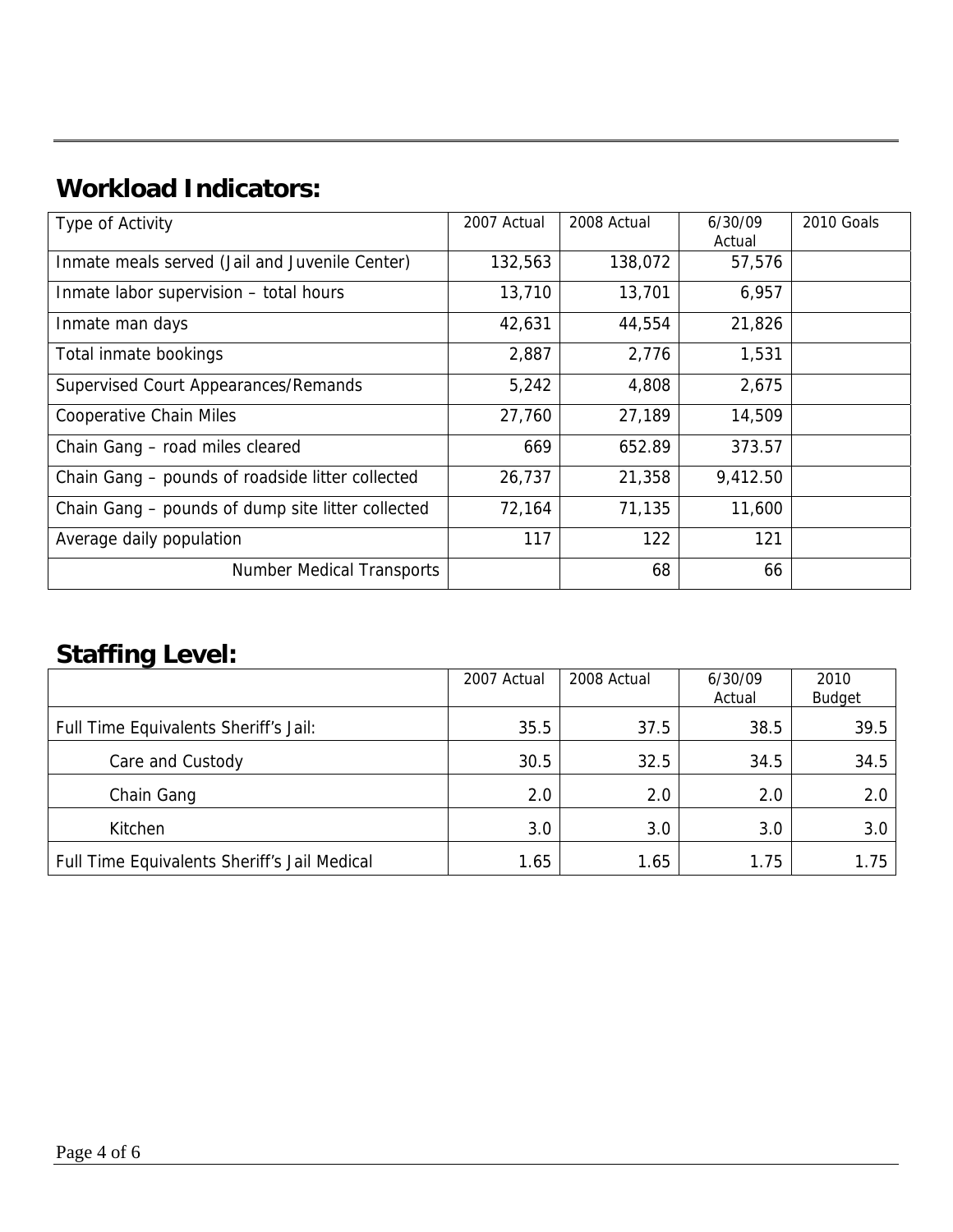## **Operating Budget**

#### **Revenues – Sheriff's Jail**

|                                       | 2007 Actual | 2008 Actual | 6/30/09     | 2010          |
|---------------------------------------|-------------|-------------|-------------|---------------|
|                                       |             |             | Actual      | <b>Budget</b> |
| Taxes                                 |             |             |             |               |
| Licenses and Permits                  | 0           |             |             |               |
| Intergovernmental Revenues            | 387,812     | 556,794     | 332,705     | 854,073       |
| <b>Charges for Goods and Services</b> | 142,951     | 120,278     | 38,789      | 125,000       |
| <b>Fines and Forfeitures</b>          |             |             |             |               |
| Miscellaneous Revenues                | 153         | 2,832       | 445         | 1,000         |
| Nonrevenues                           | 0           | 72          | 44          |               |
| <b>Other Financing Sources</b>        | 100,000     | 250,000     | 150,000     | 200,000       |
| <b>General Tax Support</b>            | 1,938,603   | 1,795,226   | 981,278     | 1,990,227     |
| <b>TOTAL</b>                          | \$2,569,519 | \$2,725,202 | \$1,503,261 | \$3,170,300   |

## **Expenditures - Sheriff's Jail**

|                                        | 2007 Actual | 2008 Actual | 6/30/09     | 2010          |
|----------------------------------------|-------------|-------------|-------------|---------------|
|                                        |             |             | Actual      | <b>Budget</b> |
| Salaries and Wages                     | 1,604,117   | 1,722,137   | 974,866     | 1,982,328     |
| <b>Personnel Benefits</b>              | 571,794     | 610,499     | 349,091     | 780,902       |
| <b>Supplies</b>                        | 221,626     | 271,641     | 111,640     | 291,400       |
| Other Services and Charges             | 36,075      | 37,989      | 26,523      | 57,420        |
| <b>Intergovernmental Services</b>      | 88,335      | 10,440      |             | 0             |
| <b>Interfund Payments for Services</b> | 47,572      | 45,358      | 39,754      | 41,750        |
| Capital Outlay                         |             | 27,138      | 1,387       | 16,500        |
| <b>TOTAL</b>                           | \$2,569,519 | \$2,725,202 | \$1,503,261 | \$3,170,300   |